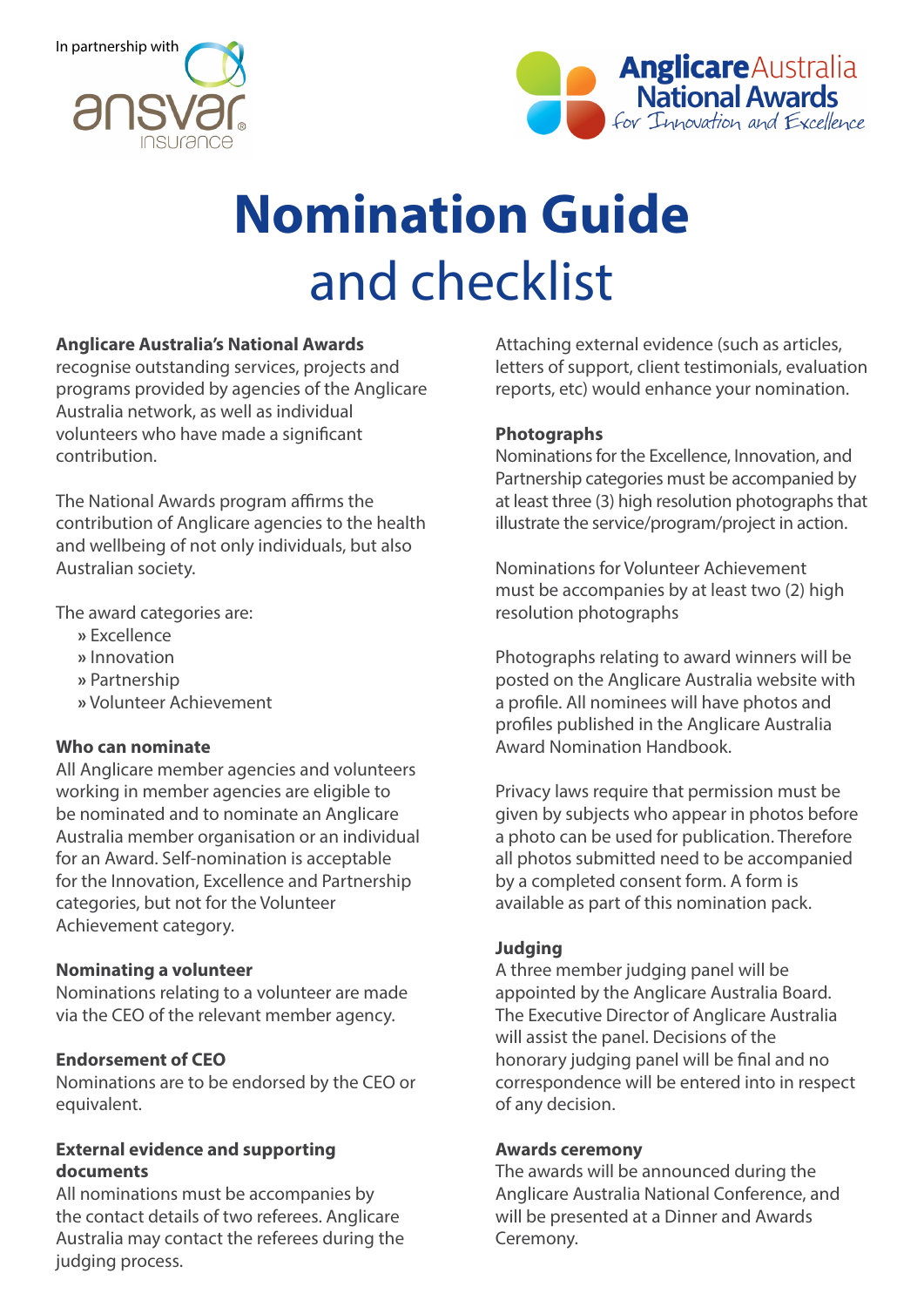



No financial support can be provided for an award recipient to attend the presentation. The award recipient may appoint a nominee to receive an award on their behalf. A framed certificate and a cash prize will be awarded to each award winner.

#### **Submitting the Nomination**

All nominations are to be submitted via the Nomination form, signed by the CEO of the member agency and accompanied by all required supporting documentation.

If submitting a hard copy nomination, do not bind the documents, and send four (4) copies of any supporting material.

The closing date is **Friday 1 July 2022**. Nomination forms are available as part of this nomination pack.

# Nomination checklist and submission information

Before submitting your nomination, please ensure you have included:

 A completed nomination form The contact details of your referees The signature of your CEO High resolution photos of your nominee Signed consent forms for your photos

Nominations should be emailed to: awards@anglicare.asn.au

Or posted to: Anglicare Australia PO Box 4093 AINSLIE ACT 2602 AUSTRALIA

Nominations must be recieved by the closing date of **Friday 1 July 2022**.

To request an extension on the nomination deadline, email maiy.azize@anglicare.asn.au.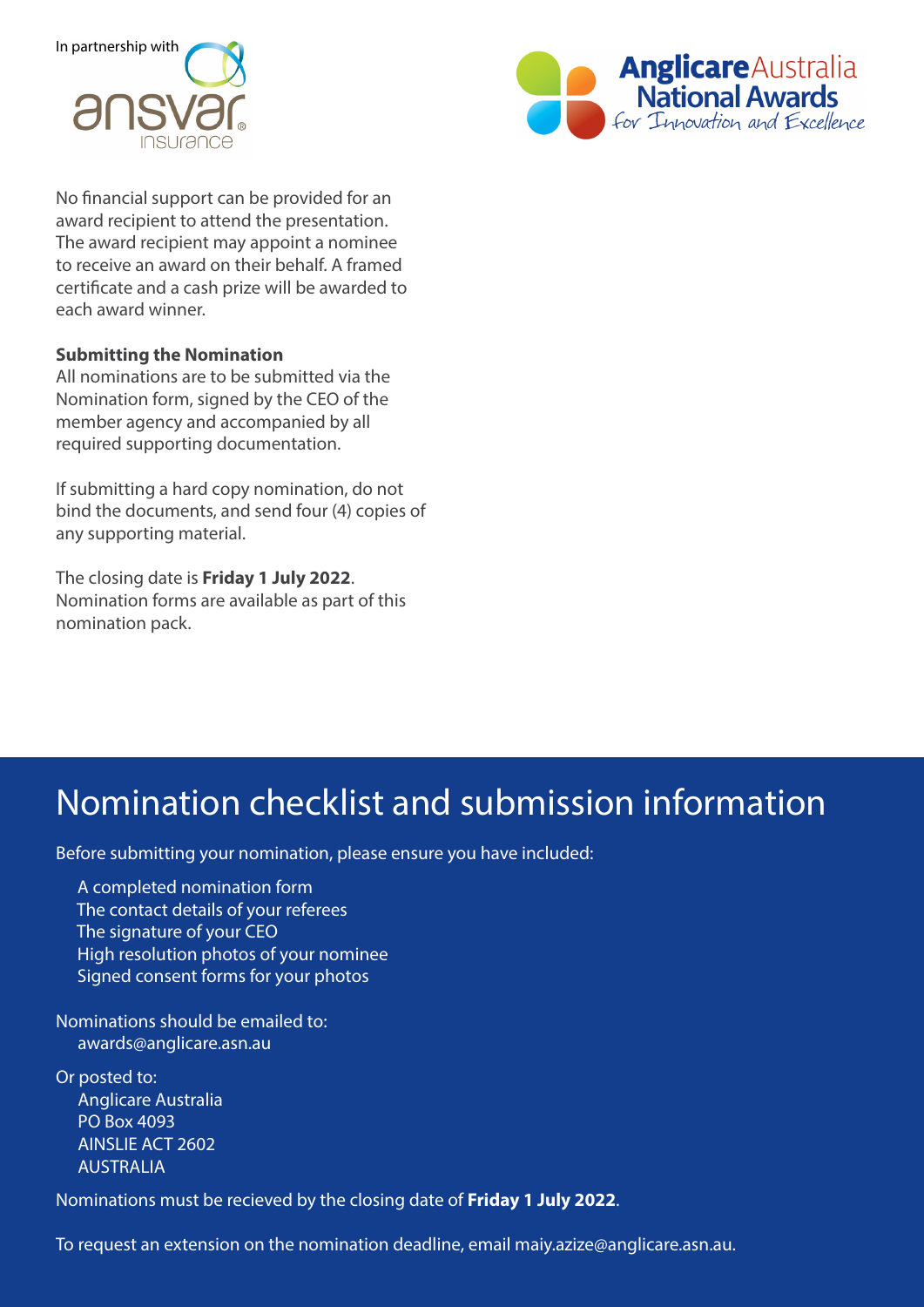



# **Helpful Hints** for your nomination

### **» Read the criteria**

Then read them again.

#### **» Ensure the project fits the award category**

Once an agency understands the criteria in each category, it needs to consider whether the project/service fits.

If an agency is uncertain about whether it fits, or where it might fit, contact Anglicare Australia on 02 6230 1775 to talk it through.

#### **» Answer the criteria**

Each criteria is seeking to gather specific information relating to your project/service.

As such, think carefully about whether the response to a given criteria provides the information Anglicare Australia is asking for.

When reviewing your response, ask whether the different components of the criteria have been addressed and whether someone who is not familiar with the organisation would understand how the response relates to the project.

#### **» Be consistent**

Make sure that throughout the application there is consistency in the way the project or service is referred to, as well as other relevant information (such as start and finish dates, numbers of participants, expected outcomes, costs etc.)

Inconsistent information makes it harder for the judge to consider the value of the project/ service, as it becomes hard to know what is accurate.

#### **» Use evidence**

For an award nomination to stand out and catch the attention of the judges, agencies need to be able to explain very clearly why it deserves consideration, and outline the evidence to back this up.

It is important to draw a clear "line of sight" between the evidence and the proposal. Don't simply insert long sections of text from research papers, but provide some analysis and explain briefly how the key findings of the research support the proposal.

#### **» Provide a logical argument**

The best nominations are those which present a clear need or issue, provide a logical argument as to how the project/service addressed this need or issue, and are clear about the target group the organisation worked with.

#### **» Use plain language**

Make your nomination information as easy to read as possible. Using long words, complex language, jargon and acronyms will not necessarily make it stronger. Rather, it risks confusing the judge, making it harder for them to see the value of the project/service.

It is also important to vary sentence lengths, ensuring that each sentence is a logical progression from the last – and above all avoid rambling!

# **» Explain what success means and how it was measured**

Listing clear success measures for the project/ service will make it easier for the judge to understand the impact the organisation is having.